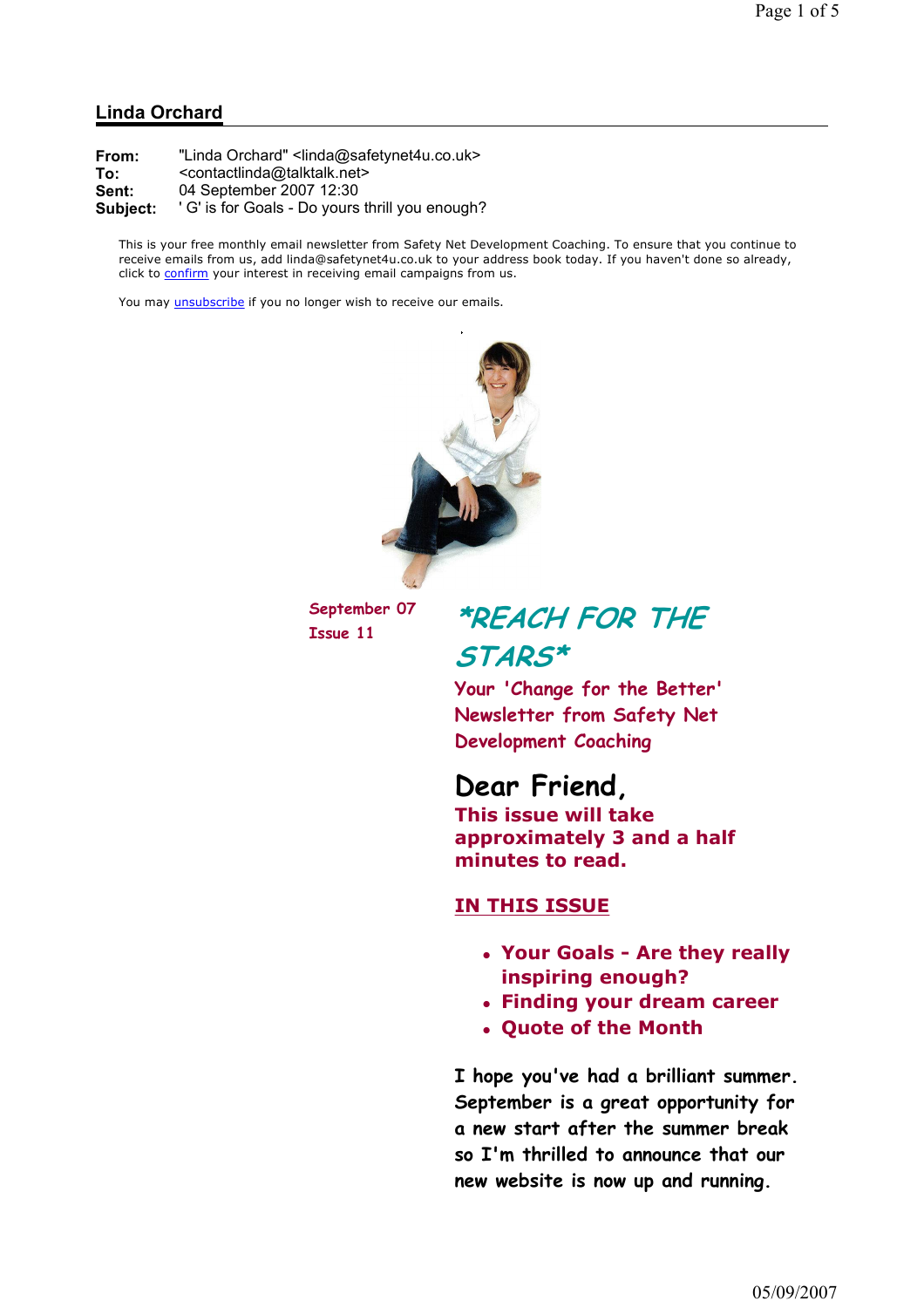Please do check it out if you haven't already. Why not send for your free report on 'Time Saving Tips' from the 'Free resources' page?

The other good news is that I have four spare places right now for new clients who have something they want to change for the better and who would really like to see a difference in their lives by Christmas. If this is you contact me and grab the chance now.

### 'G' IS FOR GOALS

Do yours inspire you enough to really make a difference?



You know when you read all the advice on goal setting, it says that ideally they should be SMART - Specific, Measurable, Achieveable, Realistic and Time Bound? Well, this is certainly true BUT, by the time you've followed all the rules, made your goal achievable so that you

don't set yourself up for failure, and realistic enough to aim for something which is definitely within your reach, have you ever noticed that suddenly it doesn't seem quite as exciting any more? Doesn't grab you in quite the same way? Typically many of us follow this pattern:

Step 1 You're all fired up by something you'd love to achieve. Imagine in brilliant technicolour detail how wonderful it would be to have 'it' or be 'it' (whatever your 'it' is). Imagine, just for example, that you'd adore to plan and save for a world cruise.

Step 2 The doubts kick in. You probably don't really stand much chance of it actually happening. You'll get so far and then perhaps give up or run out of time. Who did you think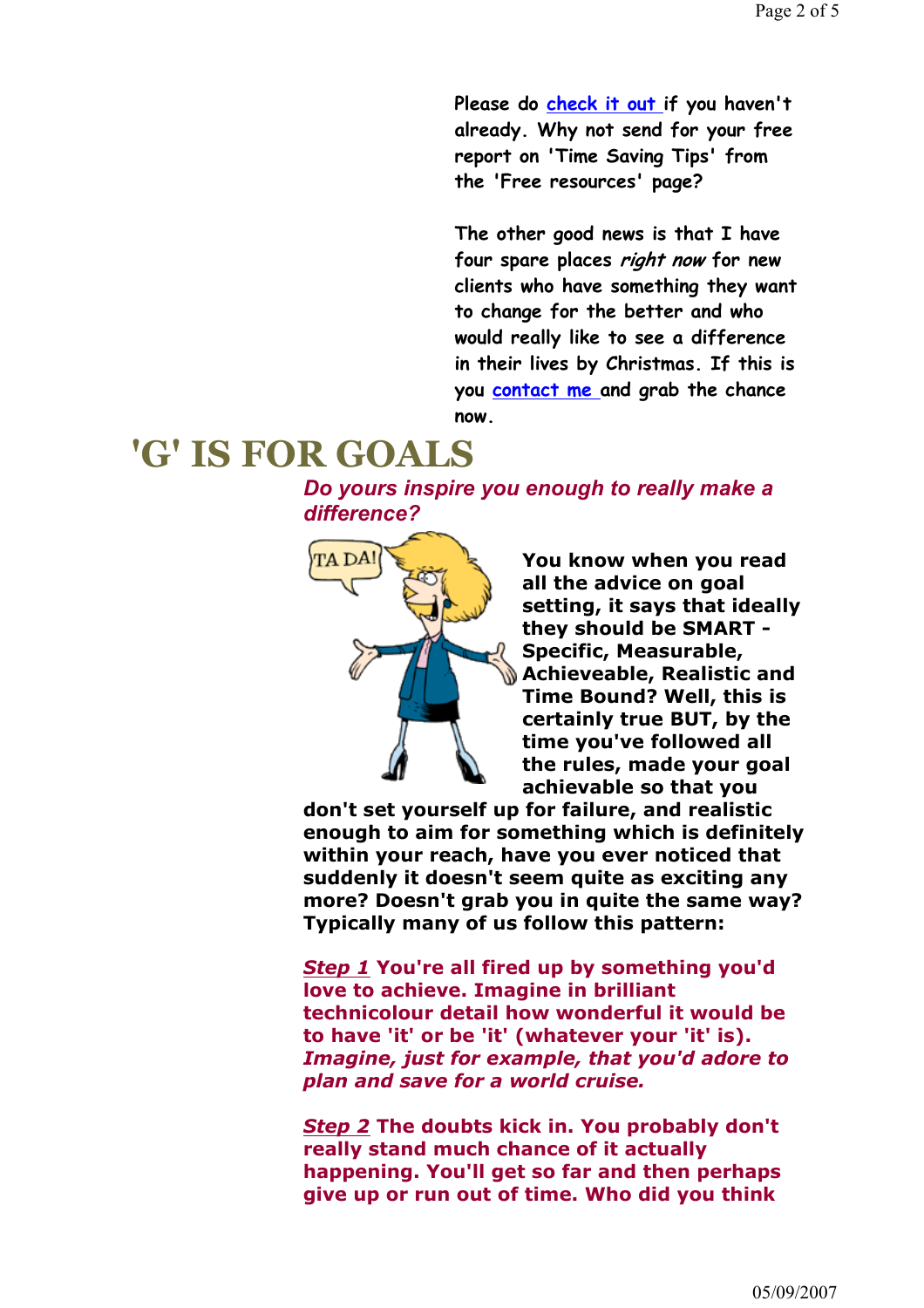you were to expect so much and dream so big anyway? "People like me don't take that much time off work and I ought to be spending the money on the house anyway."

Step 3 Realism takes over with just a touch of logic and a sprinkling of stiff upper lip, and lo and behold your big goal becomes second choice city. "We'll be fine camping in France. It's always nice"

Who was ever thrilled to get their 2nd choice? Do Olympians dream of silver medals? Aiming for this certainly won't make you jump out of bed every morning grinning from ear to ear at the prospect of getting one step nearer to something you don't actually want.

Imagine though if you were to let your goal really inspire you. OK, it might be big, and perhaps seem out of reach for now, but if you feel like you can touch your goal, see and feel it clearly and (and this is key) it puts a smile on your face to think about each day being one small step nearer it, then you WILL do the deeds, make it happen AND enjoy the journey.

Dreaming big doesn't mean your goal becomes unachievable - it just means you may have to take a few more steps. There's nothing wrong with taking the scenic route instead of the motorway though is there? Many of us are guilty of settling for what we think we can have, rather than going for what we really, really want. If you set yourself a goal based on something that you completely and utterly long to achieve, write it down and word it so that simply reading it inspires you to smile and take action, then you know you're more than half way there already. Make those goals exciting, thrilling and meaningful to you. This ezine isn't called Reach For The Stars for nothing.

### HOW TO FIND HAPPINESS IN YOUR IDEAL **CAREER**

What criteria do you use to make your decision? Having spent 12 years as a Careers Adviser and thoroughly studied the theories of occupational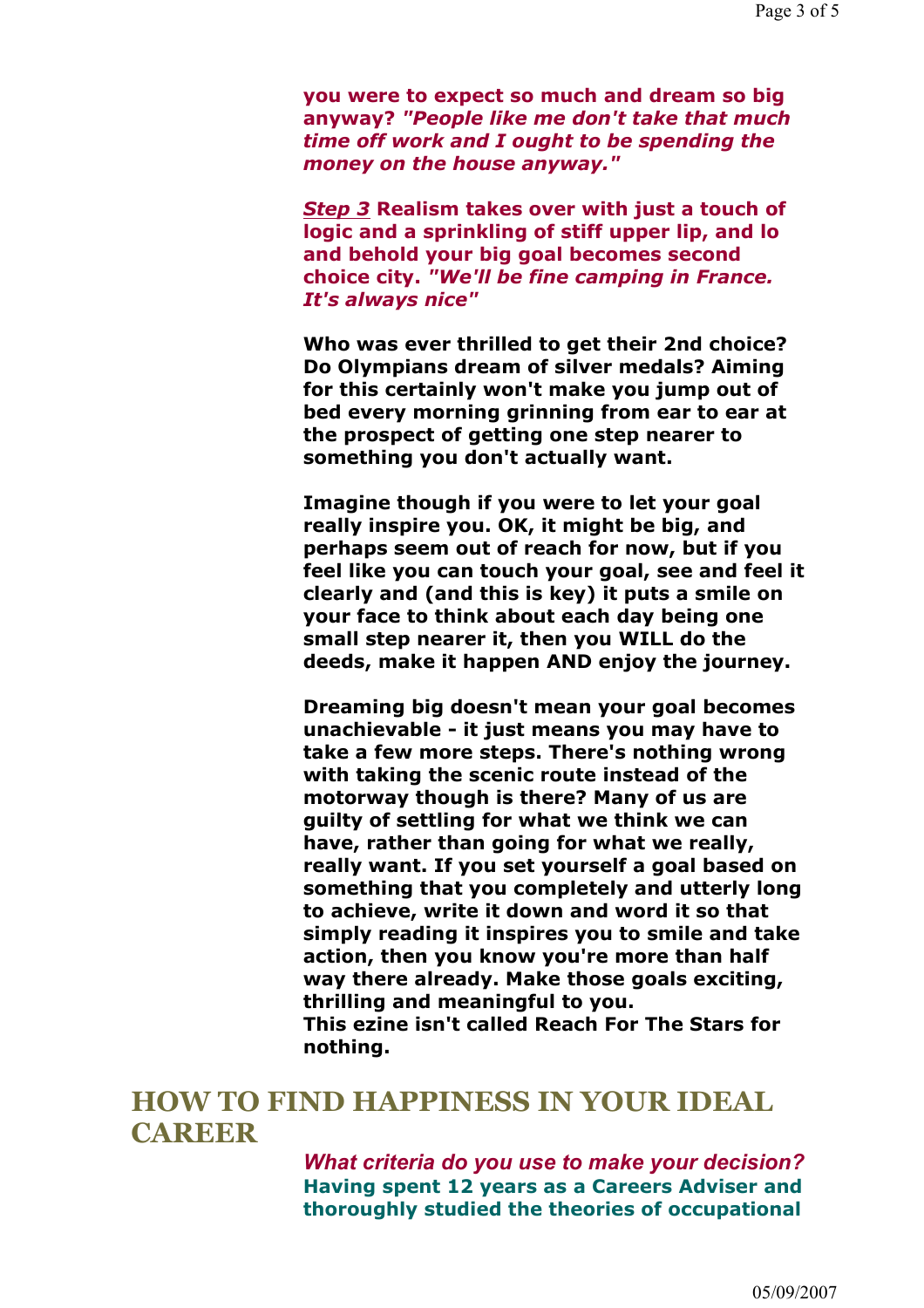choice in all their glory, I have always been certain that everyone deserves to be in a job they love and that it is not necessary to have to haul yourself out of bed in the morning and spend the day just waiting for 5 o'clock simply because you have to pay the mortgage. I am lucky enough to have created a job for myself which I love doing. If you haven't and you'd like to, think about this.

Imagine you've made the decision to buy a new car, You've thought about it carefully, done your research, know what size, make, model, colour, and spec you want and are clear about your price range. You know what you need to make you happy with your choice. Would you then drive off the forecourt in something completely different? And even if you did, would you then stick with it for the next 20 years? It's unlikely. So why do so many people take jobs and become stuck in careers which they don't actually enjoy?

What is important to you? And I don't just mean the job spec and the pay. I mean examining whether the values of the firm match yours. How will it affect your work/life balance? Can you truly be yourself at work or will you need to conform to a particular image which if you're honest, doesn't really gel? Will you be a round peg in a round hole or will your edges have to be squeezed to fit? Imagine picking a new job with all the care and attention you would to choosing a new car, house etc. and don't settle for what you think you have to.

If you're thinking, that's all very well, but I have a mortgage to pay and a family to support , all I ask you to do is to consider the idea. What would true happiness at work mean to you AND your family? Would you be nicer to be around if you were less stressed?

What did you want to be when you were small? What happened to that idea and why? I met a man several months ago at London Zoo who used to be a city financier earning a fortune and who one day decided enough was enough. He is now working with the pygmy hippos and loving every dirty, smelly moment of it having taken a massive pay cut. He is surviving. He is happy. He is being true to himself.

#### "QUOTE OF THE MONTH"

Lou Holtz, Sports Coach

## "When all is said and done, a lot more is said than done."



For goals to work they need to motivate and truly inspire deeds. Just remember the Elvis song - 'A little less conversation, a little